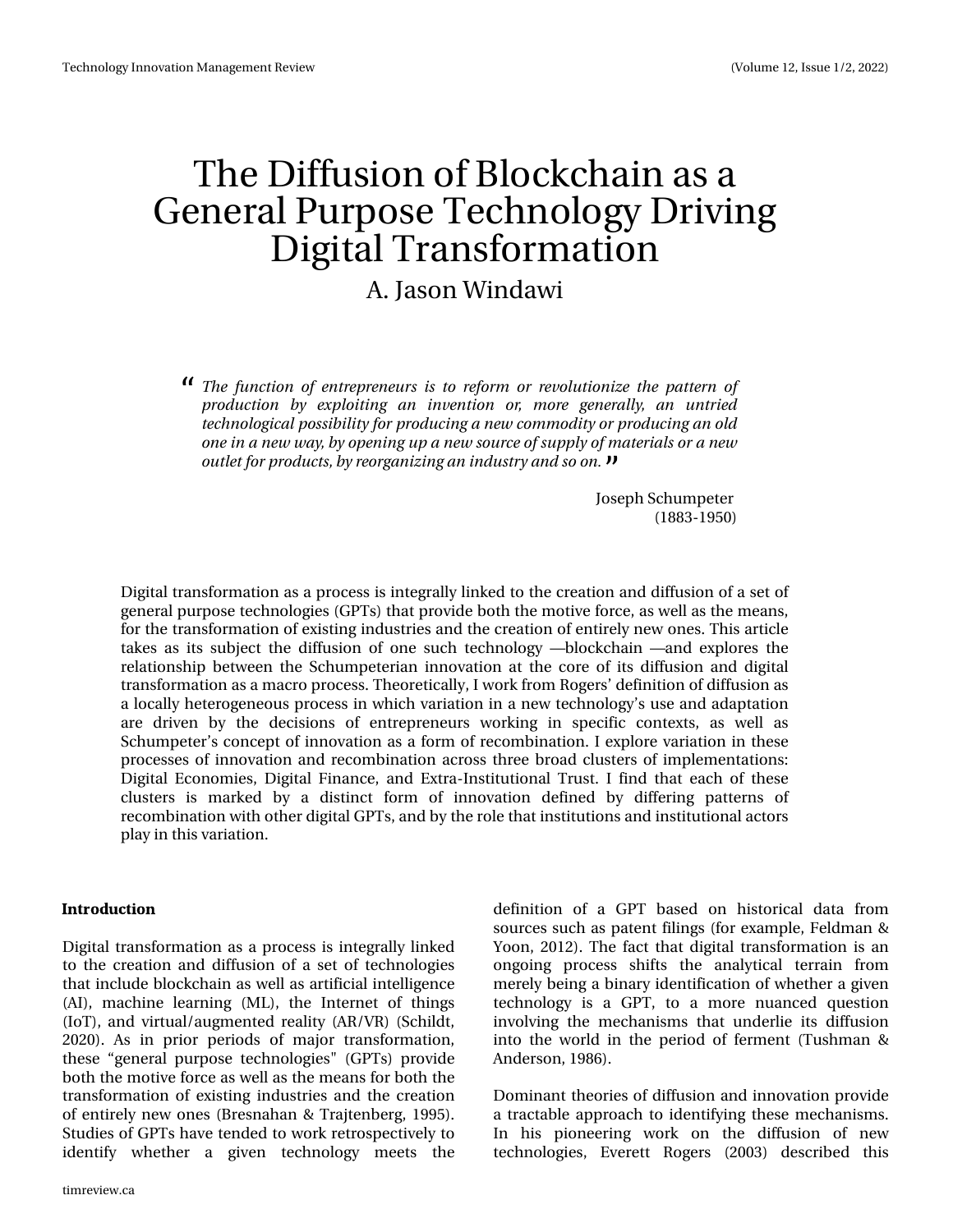# With Gliix virq ri Eorf nf kdlq dvd J hqhudo Sxusr vh Whf kqr or j | Gulylqj Glj Iwdo Wudg vir up dwtr g

### B/Kotpo X joebx j

gliixvirq dv d -khwhursklorxv%surfhw lq zklfk qhz while a jih v duh dads whan dag unstation what z lwkland ik qhz vhwliqj z khuh wkh| duh dgr swhg1Vf kxp shwhu +4<67, ghvfulehg rqh dvshfwriwklv surfhw rilqqrydwlrq dv wkh uhfrpelgdwirg rifrpsrghgwu1 E| h{whqvlrg/zh vkr x og h{shf wwkdwd JSWz loo eh uhvkdshg lg gliihuhqw zd|ve| hqwhsuhqhxuvzrunlqjlqgliihuhqwvhfwruvri wkh hfrqrp |/ zlwk uhfrpelqdwlrqv ydullqj e| wkh qdws uh ri wkr vh vhf wr uv 1 Wklv duwlf oh wdnhv dv lwr vxemlf w wkh gliix vir q ri eorfnfkdig dv d JSW dag h{sor uhv wkh uhodwir gykls ehwzh hig wich Vfkxpshwhuldgiggrydwir gdv d p hfkdqlvp rigliixvlrqdqggljlwdowdqvirupdwrqdv dpdfur vrflhwdosurfhw1Lqsduwlfxodu/lwdvnv=

Hqfrp sdwlqj doori wkh xvhv ri eorfnfkdlq dv d JSW z r x og uht xluh dq dqdq wifdodnqv vsdqqlqj wkr xvdqgv r i srwhqwldodssolfdwrqv1 Iru wkh vdnh ri sduvlprq|/L gudz iurp d wd{rqrp| ghyhorshg e| dsso|lqj wrslf prghologi wr d xgltxh gdwd vhwripruh wkdg 8/833 eor f nf kdlq sur mf wgr f xp hqw +Z lqgdz I/ 5354, 11 r uwkh suhvhqwwxg|/Lexlogrqwkdwwd{rqrp|wkurxjkdq lqwhusuhwlyh h{sorudwirq riyduldwirq zlwklq wkuhh eurdg foxwhuv ri eorfnfkdlq lqqrydwrq1Lghilqh wkh iluwwri  $\frac{1}{2}$  wkh dv -  $\frac{1}{2}$  +  $\frac{1}{2}$  +  $\frac{1}{2}$  +  $\frac{1}{2}$  / 0.  $\frac{1}{2}$  4% ilyhq wkdw wkh h hdfk hqfrpsdw h{lwwlqj lqgxwwdhvdqgpdunhww.iurpwkh fuhdwirg riudz p dwhuldov wkurxjk wrwkh fuhdwirg rihgg p dunhw z khuh frqvxp huv dqg surgxfhuv p hhwl Wkh  $v$ hfrqg jurxs ™ - +) +5#- + #/ % — ™ vsdqv ydulrxv ilqdqfh0edvhg dssolfdwlrqv ri eorfnfkdlq whfkqrorj|/ lqfoxglqj wkryh irfxyhg rq pdqdjlqj dqg wudglqj dwhw/dvzhoodvwkrvhpruhforvho|irfxvhgrqprqh|1 Lf doowkhilgdovhw-953# / 45+565+0/ #-063% 40(!3645% lq ghihuhqf h w wkh slrqhhulqj zrun ri] xfnhu +4<; 9, rq wkh uhadwir qvkls ehwzh hq adujh Ovfddh vrfldofkd qjh dqg wich wudq virup dwir q do fk dudf whu ri wux ww1 Lq frq wud www wkh qrz z hoodhwoded vkhq lqwww.wtrqv 1 x f nhu ww.glhg/ wk.hvh qhz fdwhjrulhv gudz rqfrp sxwdwlrqdodqg rwk.hu gljlwdophwkrgv wr dvvxphnh| ixqfwlrqvriwudglwlrqdo lqwww.wir qdodfwrw.irux.vhlqgljlwdovsdfhv1

Wahlqj wklvyduldwirg dv dirfxv/Lhpskdvl}h wzrwishv ri uhfrpelqdwirq wkdw.duh sduwlfxoduo| jhupdqh iru JSW 1 With iluw ehjlqv iurp with Ighd widw gljlwdo wodqvirup dw'rq Iv gulyhq e| p xowlsoh irup v ri JSW z klfk lp solhv wkdweor fnfkdlq zloolqwhudfwzlwk rwkhu glilwdoJSW wkrxik wkhodwsuh riwkh whlo whudfwlropviduh xqfohdu h{ dqwh1 Wkh vhfrqg/frqwudvwlqj irup ri uhfrpelqdwirq irfxvhv rq lqwww.wirqv +iru h{dpsdn/

prqh|/ odz, dqg lqwww.wtrqdo.dfwruv +iru h{dpsoh/ fhqwdoedgny frxuw, frp prgolythzh g dgg wkhrul hg dv vrxufhv ri vvodelolvý udvkhu vkdo, glvuxsvkro, 1 Wr vkh h{whqwwkdweorfnfkdlq lvd JSW wkh wzr sroh vkhos whold in xww.kh woudqqvrilwiglix vlrq1

Lq zkdwiroorzv/ Lh{dplqh erwk lqqrydwrq dqg uhfrpelqdwirq lqyroylqjeorfnfkdlq whfkqrorj | zlwklq hdfk riwkhvh foxwhuw/dvzhoodvwkh vrxufhvriyduldwhq er wk z lwklg dgg df ur w wkhp 1

 $+)+5$ #-  $\frac{90}{0}$ . + 4 #/ & 3#). #5+% / / 07 #5+0/

L xvh wkh xp euhood ghvfulswru - hfrqrplhv% iru wkh odujhwy jurxslqj ri wrs0dnyho fdwhjrulhv1 Wkhvh jurxslqjv kdyh pdq| ri wkh kdoop dunv ri vhfwruv ru lqgxwulhv lq wkhlu lqfrusrudwirq ri doo wodjhv ri surgxfwlrq/iurp vrxuflqjedvlflqsxwvwkurxjkwrwkh frqwuxfwlrq riwzr0vlghg pdunhwriru frqvxphuvdqg surgxfhuv riilqlvkhg jrrgv1Lfdoowkhp -hfrqrplhvehfdxvh ri wkhlu dgghg fdsdflw| wr fuhdwh wkhlu rzq surjudppdedn prqh|1 Udwkhu wkdq hqjdjlqj zlwk lqwww.wtrqv ru lqwww.wtrqdo dfwruw/ sudjpdwlf lggrydwr glgwhdg gudz y r ghwdedykhg ir up y yxfk dy sodwir up v dqg p xowlghg p dunhw1 Lwwkhq uhfrp elqhv wkh  $v$ h z lwk eorfnfkdlg whfkgrorj wr dgguh w h{lwwlgj fkdomajhvla hwoledykha arp dlav/ vxfk dviudxa la rgdgh dgyhuwlgi 1 L fdoo wklv sdwmug gsbhn buid ru surednp Ovroylgjlggrydwrg1

Lq wklvfrqwh{w/eorfnfkdlq whfkqrorj| lvjhqhudoo| xvhg www.xssruw.wkhfuhdwlrqrirshudwlrqdo.dqgex.vlqhvv prghov vhhniq i wr uhruihqwsrzhu dqg frqwurodzd iurp d fhqwudodfwru ru lqwww.wtrq1Wk.hvh fdq eh prarsvralvwhilup vlafravrdgdwajlagxwwih v x fk dv irrg ruhqhuj/ruwkhpruhzlgho| glvfxvvhg sodwirup prqrsrdhvlq vrfldophglddqg wkhjlj hfrqrp | +Vfkru ) Dw  $z$  r r g0  $F$  k dub tv/ 534: >  $x$  er ii/ 534 < 1 W k h v h p r g h ov duh jurx qghq lq wkh fuhdwhrq riqhz irup v risurshuw) ujkw lq gljlwdodqg sk|vlfdoremlfwv/glvwdexwlqjwkrvh ujkw wkurxjk lqfhqwlyhvdqg wudqvdfwlrqv uhodwhg wr w nhqv wkdw hp erg wkhp / dqg fuhdwlqj p dunhw dqg rwkhusodwirup vrqzklfk wkrvhwrnhql}hguljkwrfdqeh hdughg dag wudghg 1 Wk hvh gli I volouhs uhvhq volvir qv I q wrug hqdedn wkh wudfnlqjrisuryhqdqfh dqgdxwkhqwlflw|qrw rqq riwkh hqg surgxfwvxfk dvd vrqj/exwdovrrilwr frp srqhqw dfurw wkhlu hqwluh klwwrulhv/doorzlqjiru pruh ilghol judlghg prghwl}dwirg +iru h{dpsoh/wkh shuf xwlrq wudfnridq lqglylgxdovrqj wkdwlvuhvdpsdng lg dgrwkhu, 1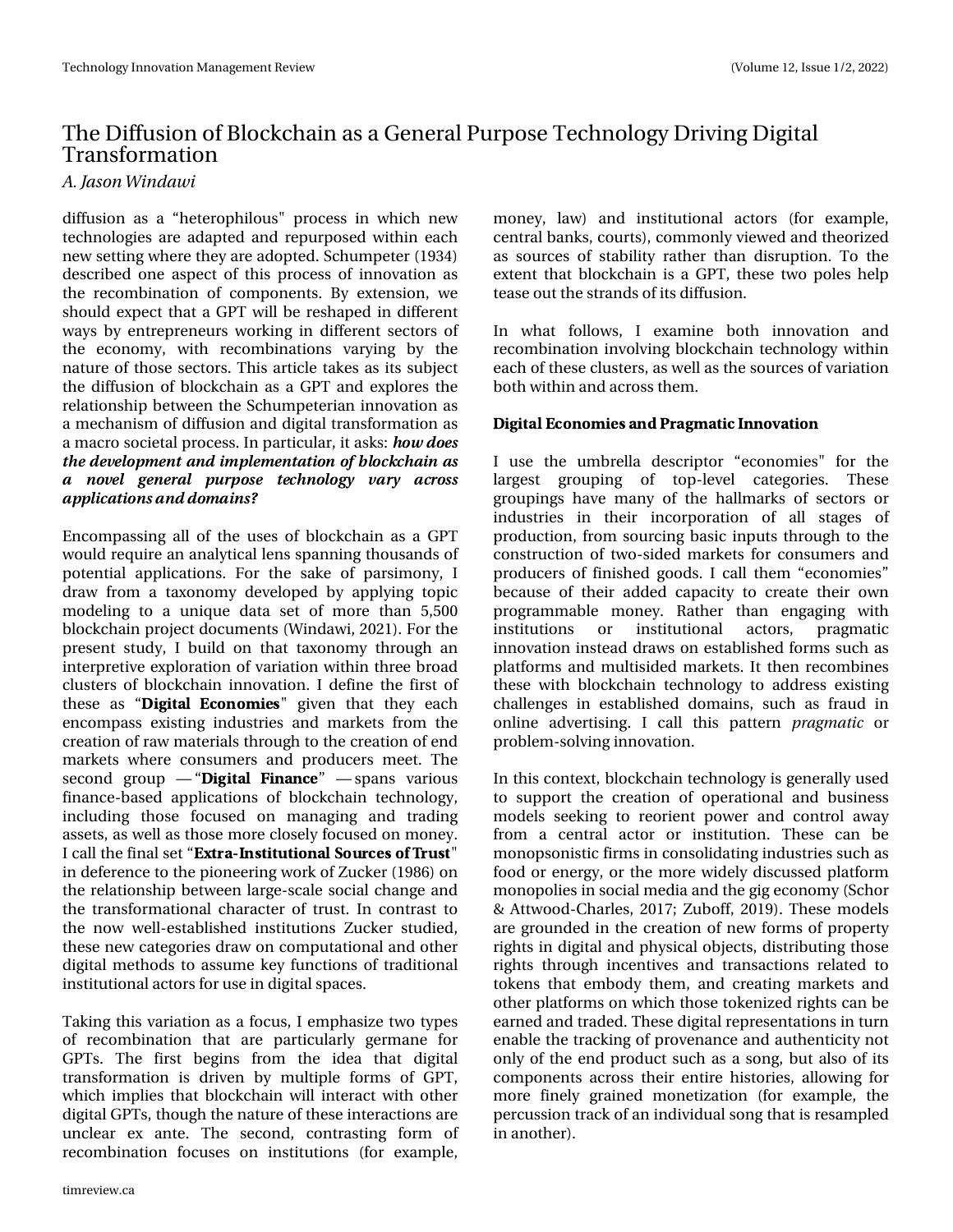# With Gliix virq ri Eorf nf kdlq dvd J hqhudo Sxusr vh Whf kqr or j | Gulylqj Glj Iwdo Wudg vir up dwtr g

B/Kotpo X joebx j

### Q ztidbmFdpopn ift

With Sklvlfdo Hfrgrpthy vxefoxwhu zlwklg Gljlwdo Hfrqrp lhvlqfoxghvsurmlfwrwkdwduhdqnhge | hiiruwwr hp ehg glwwlexwhg dag ghwzrunhg vhavruw frp elglaj eorf nf kdlq zlwk wkh Lqwhughwri Wklqjv1Wklv vxef oxwhu lqf oxghv dj ulf xow uh/ hqhuj | / dqg p dwhuldow dv z hoo dv orjiwlfv/vkissiqj/vxsso| fkdlq/dqgrwkhuprghvri wdqvsruwlqj wkhvh dqgrwkhup dwhuldov1Lq hdfk riwkhvh fdvhv/wkh urdn rieorfnfkdlqwhfkqrorjlhvlvsulpduld rqh rihp ehgglqj gdwd dwdq hduo| wwdjh risurgxfwlrq lqwr irrgy/dggwkhqwudfnlgiwkryhjrrgydywkh|pdnh wkhluzd lqw hqg p dunhwl Wkh deldw w fundwh qhz qhwzrunv dqg p dunhwr xvlqj eorfnfkdlq whfkqrorj +Fdwddql) Jdqv/5349,/zkhq frxsohg zlwk wkh xvhri glwudexwhg vhqvruv dqg rwkhu whfkqrorjlhv/kdv dovr xqghuzulwhqwkhh{sdqvlrqrihqhujsurmhfwwwlqfoxgh -survxp hu%p dunhwt Wkhyh doorz sduwilsdgw wr wudgh wkh hqhuj| wkh| jhqhudwh rq orfdop lfur julgv frqqhfwhg z lwk wkhlusulydwh krph xvdjh1

#### Ebub Fobopn jft

With whird g we fox whu z lwklg Glilwdo Hirgrp lhy Iv with vlwh riwkhprwylqwhqvlyhuhfrpelqdwlrq rieorfnfkdlq dag rwkhu glilwdo JSW 1 Wkh Gdwd Hfrarp lhy jurxslai lqf oxghvsur mif ww wkdwwhhn wr gholyhudowhuqdwlyh ir up vri glwulexwhg worudjh dqg frpsxwdwlrqwkdwgrqwwuho| rq h{lwwlqjprqrsrojforxgsodwirupv1Wkhvhsurmhfwr j hqhudooj vhhn wr exlog rq eorfnfkdlq v edfnjurxqg lq glwudexwhg v| whp v hqjlqhhulqj wrexlog whfkqrorj| wkdw door z v wkr vh sur yigiqj qrghv wr riihu vr phfrpelqdwirq ri gdwd/wwrudjh/dqg frpsxwdwlrqdo fdsdflw|1 Wkh hfrgrp If dyshfwlgyrgyhy wkh fuhdwirg ripdunhwy z khuh wkrvh.vhhnlqjwk.dwfrpsx.wdw.rqdofdsdflwlfdqsd|irulw/ wishfdool xvlqjdsurmhfw0vshflilfwrnhq1

### Dsf buwf Fdpopn jft

With Fundwigh Hifr qrp lhv vxefox whu frp sulvhy dq duud rifodwlilfdwr gylg phgld/jdplgj/hgwhuwdlgphgw/dgg duw dqnhg e| wkh frpprq frqfhswri wrnhql}lqj ghilqlwlyh +dqg wkxv wudgdeoh, rzqhuvkls uljkwv lq f uhdwlyh z r unv/dv z hoodv wkh ghyhor sp hqwr i p xowldghg p dunhwy z khuh wkryh uljkwy fdq eh prqhwl}hg dqg wdghg1 Ziwkiq wkiv jurxs/ hqwhuwdiqp hqw surmifwr hqfrpsdw d zigh udqih ri dfwlylwhy/ iurp furzgixqglqj surgxfwlrq dqg lghd ghyhorsphqwwr glwwlexwlrq e| www.hdplqj dgg rwkhu phwkrgv1 Dgyhuwldgj sur mfw xvlqj eor fnfkdlq duh dop r wwhqwluhd irfxvhgrqrqdqhdgyhuwlvlqj/dqglqsduwfxodurqxvlqj eorfnfkdlq whfkqrorjlhv wr dgguhvv erwk rshudwlrqdo fkdochqjhv vxfk dv srru gdwd dqg iudxg/dv zhoo dv hfrqrp If surednpv vxfk dv wkh roljrsrolw wf srzhu ri

sodwirup lqfxpehqwrJrjohdqgldfherrn1

Udwkhu wkdq wkurxjk uhfrpelqdwirq zlwk rwkhu gljlwdo JSWW/ wkh Fuhdwlyh Hfrqrp lhv vxefoxwhu lv lqwhdg p dunha e wkh ghyhorsp hawrid aryhoirup riglilwdo winhq1Rqhriwkhprwyzlgholnqrzqghyhorsphqwrlq eor fnfkdlq lq uhfhqw|hduvjuhz gluhfwo|rxwrifrqfhuqv iruhwdedvklqjwkh suryhqdqfh dqgdxwkhqwlflw|riuduh fuhdwlyh jrrgv1 Dv d frxqwhusduw wr wudglwlrqdo ful swrfxuuhqflhv/Qrq0lxqjledn Winhqv+QlWv, fuhdwh xqltxh glilvelo uhsuhvhqvelvlrqv vkdw vkhruhvlfdool hwdedvk gljiwdool vhfxuhg surri ri rzqhuwkis1Zkioh QI W rujigdwhg dv wrnhall ha frochfwled iv law hidplai vhfwru'wkh| ehfdphdpruh sxedf skhqrphqrqzkhq wkh ehfdph dqnhg wr gljiwdo duwzrun1 QIW kdyh  $v$ xevht xhqw $\phi$  ehfrph dq lqwhqvh irfxv ri $\alpha$ {xy dqg rwkhuirup vrieudqglqj/dvzhoodvriihulqjdeurdghqlqj vhw ri srwhqwldo xvhv lq frqvxphu pdunhwr  $\frac{4}{x}$  qgdududrdq/ 5355, 1

Lq frqw.dvwwrwkhsulruwzrfoxwhuw/wkhGljlwdollqdqfh foxwhulv pdunhg e| lqwhqvlyh uhfrpelqdwirq dfurw r wkhuglj lwdoJ SWW/dv z hoodv z lwk er wk lqwwwxwlr qv dqg Iq www.wir qdodf wr w 1 Er wk wkh GIj Iwdo Dwhwr dqg GIj Iwdo Prgh dgg Sdphaw wefoxwhu duh ghilghg el ix qgdp hqwdowd qvir up dw'r qvwr wkh fruhlqwww.w'r qvri wkh joredo ilqdqfldo v| whp wkdw duh ehlqj sxuvxhg vlp xowdqhrxvo| e| lqfxp ehqw rujdql}dwlrqv dqg fkdochqjhuv1 Wkhvh hiiruw zhuh lqlwldool frqgxfwhg lq sdudomo/ dv eorfnfkdlq dqg fu|swrfxuuhqf| woduwssv iroorzloji wkh ohdo; ri Elwfrlo; do;o; Hwkhuhxp zrunho; hqwluho| rxwlgh ri wudglwlrqdo lqwww.wlrqv/ zkloh lgfxpehqwlgwww.wirgdo.dfwruvirfx.vhgodujhojrgwkh lqiudwuxfw.uhru-soxpelqj-riwkhwudglwlrqdoilqdqfldo v| whp 1 Lq p r uh uhf hqw| hduv/krzhyhu/er wk wudglwlr qdo lgwww.wirgdo.dfwr.w.dggeorfnfkdlg0gdwlyhsurmlfwrduh ghyhorsigi yduldqwr i wkh vdph whfkgroril wr fuhdwh wkhlurzq yhuvirqvridgljlw}hgdqgwrnhql}hgilqdqfldo v| whp 1 Wk Iv frqyhujhqfh ohdgvph wrwhup wk Iv sdwhuq dpn qf y y vf joopwbyjpo1

#### EjhjubmBttfut

Dwiluwyjodqfh/wkh fdwhjrulhvlqwklv foxwhudoljqzhoo zlwk wkhiuhtxhqwo|xvhgwhup -ilqwhfk/%djurzlqjvhwri gljiwdo lqqrydwlrqv wkdw duh fuhdwlqj qhz surgxfww/ vhuylf hv dqg exvlqhw prghovlq doodvshfwriilqdqfh +Sklotssrg/5349,1Wkhfrgyhujhgfhrifdwhjrulhydfurw wklv foxwhu lv gulyhq lq odujh sduwe| wkh dp eljxrxv qdwxuh rifu|swrfxuuhqflhvdqg rwkhu irup v rigljlwdo

<sup>0. 1&#</sup>x27;5+5+7' //07#5+0/  $\neq$  + +5#-  $\neq$  #/%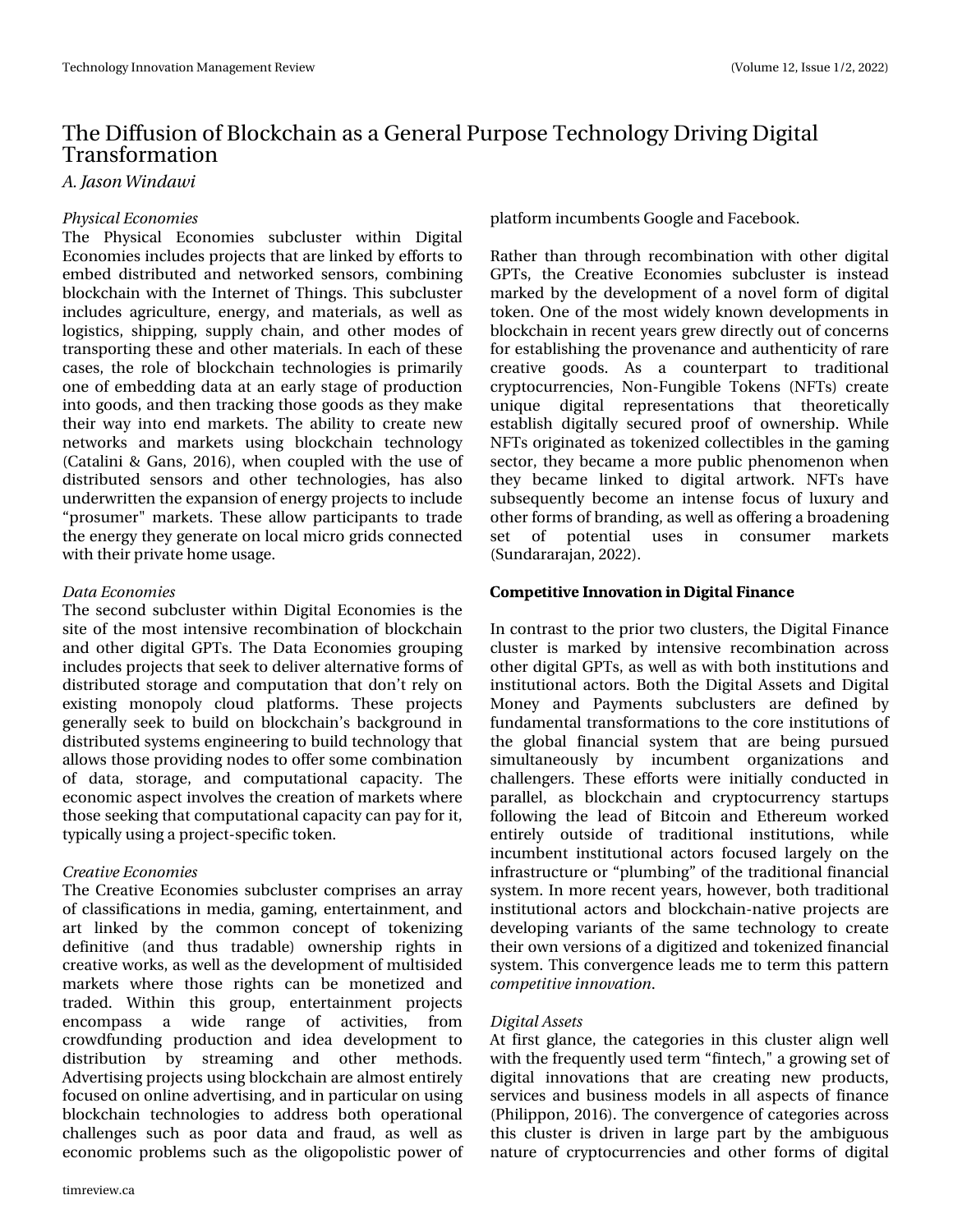# Wh Gliixvir q r i Eor f nf kdlq dv d J hqhudo Sxusr vh Whf kqr or j | Gulylqj Glj Iwdo Wudqvir up dwl rq

### B/Kbtpo X joebx j

wr nhqv1I ur p wkh klwwr ulfdoshuvshf wlyh ri Elwfrlq/ wkhvh ir up v r i –f u| swr %duh yduldqwv r q glj lwdop r qh| / p dnlqj wkhp p r wuhdnydqwwr lqglylgxdov dqg wr lqvwlwxwlr qdo df wr uv wudglwlr qdoo| lqyr oyhg lq xvlqj dqg exloglqj lqiudvwuxf wxuh ir u p r qh| dqg sd| p hqwv v| vwhp v1 Wklv f kdudf whulvwlf p dgh f u| swr f xuuhqf lhv dqg f u| swr sd| p hqw wkh lqlwldo fruh ri wkh EjhjubmN pofz boe Qbzn fout vxef oxvwhu1Xqolnh wudglwlr qdoir up v r i p r qh| / krzhyhu/ wkhvh gljiwdo wrnhqv duh dovr lqwhqwlrqdooj dqnhg wr df wlyho| f kdqj lqj p dunhwsulf hv1Shhu0wr 0shhu +S5S, p dunhwv ir uf u| swr f xuuhqf | lqlwldoo| j uhz r xwr i wkh uholdqfh ri wkhvh wrnhqv rq p dunhw sulfhv wr jlyh hf r qr p lf ir uf h wr wkh lqf hqwlyhv wkdw j r yhuq sduwlf lsdwlr q lq wkhluqhwz r unv/dor qj z lwk wkh dwudf wlyh er rp g| qdp lfv ri fu| swr sulf hv1 Wkhvh p dunhwy dqg h{f kdqj hv ir u fu| swr f xuuhqf lhv/ wr j hwkhu z lwk uhodwhg vhuylf hv vxf k dv z doohwv/ z huh wkh lqlwldolqiudvwuxf wxudo fr uhr i wkh Glj lwdoDvvhw vxef oxvwhu1

Ryhu wlp h/ dq| glvwlqfwlrq ehwz hhq glj lwdo dqg wudglwlr qdo ilqdqfldo p dunhw kdv lqf uhdvlqj q ehhq f kdoohqj hg e| wkh h{ sdqvlr q r i wkh ixqf wlr q dqg qdwxuh ri glj lwdo wrnhqv eh| rqg wkhlu rulj lqdo xvh dv f u| swr f xuuhqf | / wkr xj k sr sxodu xvdj h r iwhq f r qiodwhv wkh who dvvhw xqghu wkh p r qlnhu  $-$ f u $|$  swr $-$ 4 Rqh r i wkh hduothww h{sdqvlrqv z dv lqwr wkh grp dlq ri gljlwdo uhsuhvhqwdwlr qv r i wudglwlr qdolqyhvvp hqw vxfk dv uhdo hvwdwh/wwrfnv/dqg erqgv wr p dnh wkhp wudgdedn rq w nhq +udwkhu wkdq uhj xodwhg ht xlw dqg er qg, p dunhw dqg uhj lvwhuhg r q d eor f nf kdlq1Vwdwhv kdyh dovr ehj xq wr lvvxh qhz wr nhql}hg vhf xulwlhv vxf k dv j r yhuqp hqw ghew lq eor f nf kdlq0edvhg wuldov/e| sdvvlqj wudglwlr qdo p dunhwv hqwluho| 1Wkh duulydor i QI Wv dqg wkh h{ sor vlr q r i lqwhuhvwlq +dqg k| sh dur xqg, wkhp kdv dj j uhvvlyho| h{sdqghg wkh iurqwhu ri lqyhvwdedh gljlwdo dvvhw wr lqf oxgh uhsuhvhqwdwlr qv ri glj lwdoduw/ frochfwlednv/dqg r wkhuj r r gv1

Wklv j ur z wk lq wkh udqj h r i lqyhvwdeoh glj lwdowr nhqv kdv ehhq p hw z lwk lqfuhdvlqj lqwhuhvw iurp p ruh fr qvhuydwlyh lqvwlwxwlr qdo lqyhvwr uv1 Wkh hqwudqfh ri wkh wudglwlr qdo/ uhj xodwhg lqvwlwxwlr qv lqwr p dunhw ir u Glj lwdoDvvhwv kdv ehhq df f r p sdqlhg e| wkh hqwudqf h r i wudglwlr qdosur ylghuv r i lqiudvwuxf wxuh ir u f xvwr g| dqg r wkhu vhuylf hv uht xluhg e| wkr vh lqyhvwr uv1Dv d uhvxow/ vr p h r i wkh r oghvwilqdqf ldolqvwlwxwlr qv lq wkh z r uog/ vxf k dv EQ\ P hoor q dqg Vwdwh Vwuhhw/ duh qr z hlwkhu sduwqhulqi z lwk glj lwdodvvhwwduwxsv/ vxfk dv Frsshu'ru odxqf klqj wkhlur z q vhuylf hv +r uer wk, wr f dswxuh d vkduh  $ri$  p dunhwy wkdw xqwlo uhf hqwo $j$  z huh vhhq dv hqwluhoj vshf xodwlyh1

### $E$ jhj $\omega$ mN pof z

Dv qrwhg der yh/ wkh Glj lwdo  $P$ r qh $\vert$  vxef oxvwhu z dv lqlwldoo| gr p lqdwhg e| f u| swr f xuuhqf | dqg f u| swr sd| p hqwv/ wkr x j k lw kdv wudf hg d vlp lodu wudmhf wr u| wr Glj lwdo Dwhwy lq whup v ri wkh lqfuhdvlqj frp shwlwlrq ehwz hhq S5S dqg wdwh lqwww.wir qdo dfwr uv1 Wklv frp shwhwrq kdv lwv urrwy lq wkh qdwxuh ri vwdwh +ildw, fxuuhqf| dqg lww slyr wdo ur oh lq wkh fxuuhqw ilqdqfldo lqiudvwuxf wxuh1Fhqwudoedqnv duh qdwlr qdohqwlwlhv z lwk ydulr xv p dqgdwhv ur r whg lq wkhlu delolw| wr lwxh dqg sur ylgh wudqvdfwlr qv lq fxuuhqf | wkdwwkh | lvvxh1Riwhq f doohg –f hqwudo edqn p r qh| %+dqg glvwlqj xlvkhg iur p –sulydwh%r u –edqn p r qh| %lvvxhg e| edqnv edvhg r q ghsr vlww,/ wklvp r qh| lvuhj dughg dvd fr xqwu| •vulvn0iuhh dvvhw +Euxqqhup hlhu ) Qlhshow/ 534<,1 Oduj hu f hqwudo edqnv dovr p dqdjh qdwlr qdov whp v ir u wkh vhwohp hqw ri lqwhu0edqn wudqvdfwlr qv iru sd|p hqwv dqg ydulrxv nlqgv ri vhf xulwlhv wudqvdfwlr qv/ p dnlqj wkhp f hqwudo df wr uv lq ilqdqf ldop dunhwv eh| r qg wkr vh ir u qdwlr qdo fxuuhqflhv1 Wkh frqwwuxfwlrq ri whfkqrorj|Chqdeohg Uhdo0Wp h J or edo Vhwohp hqw +r u UWJ V, v| whp v kdv ehhq d ir f xv ir u f hqwudo edqnv dur xqg wkh z r uog ir u ghf dghv1

With Ip sruwdqfh ri vhwohp hqw Iv hdv| wr ryhuorrn suhflvho| ehf dxvh ri wkh vxff hvv ri wkhvh dqg rwkhu/ sulydwh sd| p hqwdqg vhwohp hqwv| whp v/ vxf k dv Ylvd•v1 With delow wr p dnh wudqvdf wir qv ilqdo' dqg wr hqvxuh wlp ho| sd| p hqw iur p r qh sduw| wr dqr wkhu/ lv ir xqgdwlr qdo wr wkh yldeldw| ri er wk p r qh| dqg ri sur shuw| ulj kwv/dqg wkxv rid ixqf wlr qlqj edqnlqj dqg lqyhvwp hqwv| vwhp 1 UWJ V v| vwhp v sod| d vshf ldo ur oh dp r qj vhwohp hqwv| vwhp v lq wkdwwkh| door z qhwz r un sduwlf lsdqww wr vhwoh wkhlu wudqvdfwlr qv lq fhqwudoedqn p r qh| / z klf k p hdqv wkdw wkh f hqwudo edqn +dv wkh vsr qvr ur i wkdwp r qh| , sur ylghv dq dgghg od| hur i ulvn sur whf wir q ir u lqvwlwxwlr qv deoh wr dff hvv lwr v| whp v1 Wilv frp elgdwirg ri vwdwh ru fhqwudoedgn prgh| dqg vhf xulw| kdv uhvxowhg lq hqr up r xv dp r xqwv r i p r qh| ior z lqj wkur xj k wkhvh v| vwhp v1 I r u h{dp soh/ wkh XV I hghudo Uhvhuyh•v UWJ V v| whp Iv fdahg I hgZ luh1 Lw vhwohg p r uh wkdq XV :: wulootrq ri wudqvdfwlr qv lq wkh p r qwk r i I heuxdu| 5355 +I hghudoUhvhuyh/ 5355,1

Lwlv r q suhflvho| wklv whuudlq rifhqwudoedqnv™wkhdelolw| wr surgxfh —vdih%p rqh| dqg wr surylgh wudqvdfwlrq ilqdolw| ™wkdwd uhodwlyho| qhz ir up r i f u| swr f xuuhqf | kdv dulvhq1Vr 0f doohg –vode ohfriqv—vhhn wr sdlu wkh S5S f kdudf whudqg sd| p hqwp hf kdqlvp v r i f u| swr f xuuhqf lhv z lwk wkh uhodwlyh sulf h vwdelolw| r i vwdwh f xuuhqf lhv/ j r og/ r u p r qh| p dunhwixqgv1 Vwdeohf r lqv ydu| sulp dulo| lq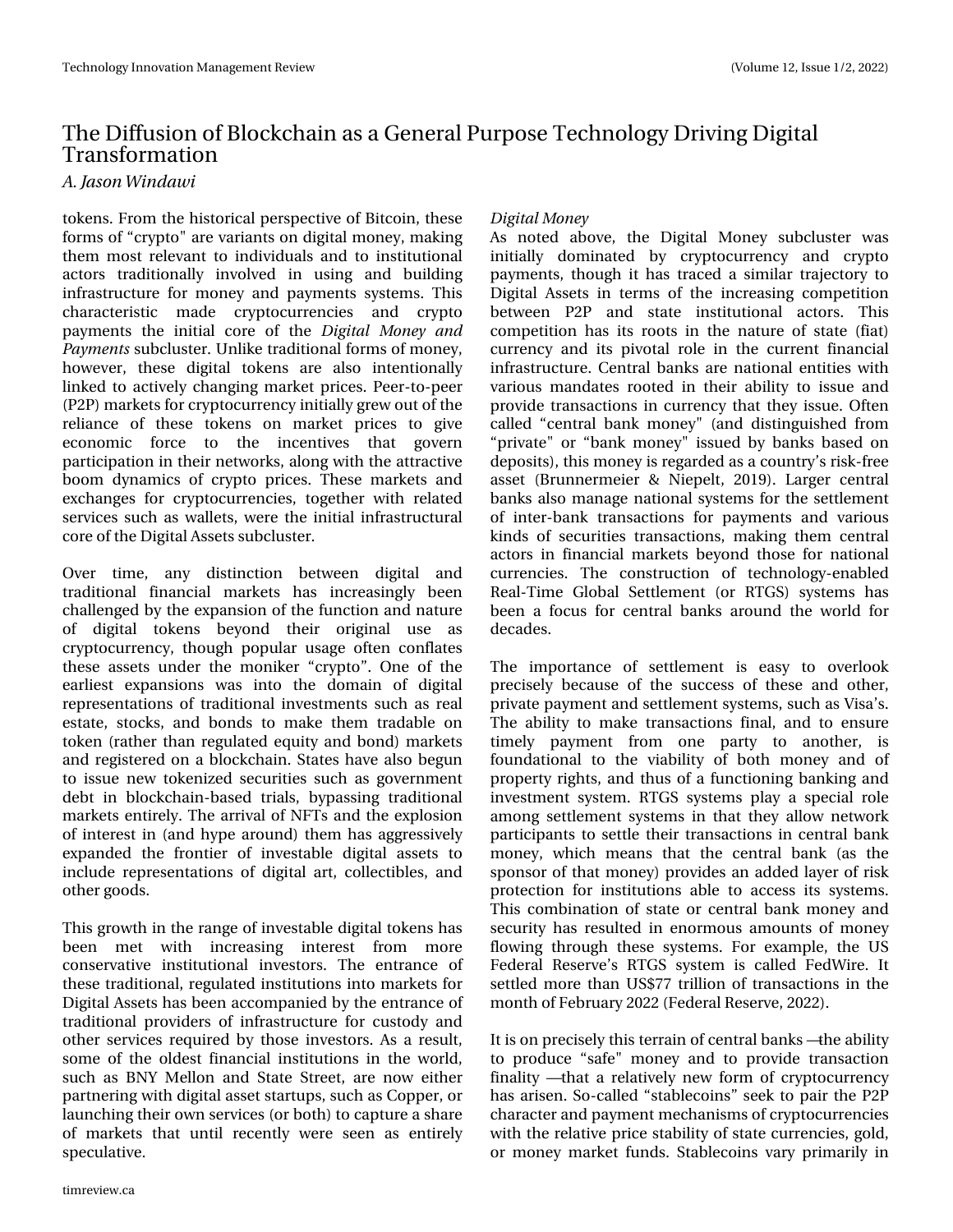# With Gliix virq ri Eorf nf kdlq dvd Jhqhudo Sxusr vh Whf kqr or j | Gulylqj Glj Iwdo Wudg vir up dwtr g

B/Kotpo X joebx j

wkh phdqv wkh| xvh lq wkhlu dwwhp swwr ghdyhu sulfh wdeldw 1 Wkh hdudhwyduldaw ghilaha -wdeldw - la whup vriwkh sulfhrid pruh wudglwtrqdodwhw™w|slfdoo| wkh XV groodu rujrog ™dqg vrxjkwwr shj wkh frlq∙v ydoxh wr wkdwdwhwe| xvlqj wkh surfhhgv rifrlq vddhv wr sxufkdvhwkh vdphdwhwwr hqvxuhwkdwwkhfrlqwsulfh pryhg wkdwriwkh dwhwl Dgrwkhudssurdfk wr wodeldwy lgyr oyhy xvlqi dq xqghudlqj sruwirdr r i ful swrfxuuhqflhv wkdwduh dfwlyhol wudghg/hfkrlqj wkh dssurdfkriwdglwr qdop rqh| p dunhwixqgv1

Ef dfousbrin(fe Gobodf-Tubcrfidpjot boe DCEDt Ehjlgglgjlg 5353/dghz z dyhriwded frlgvdggrwkhu S5S ilqdqf h riihulqj v f dp h w p dunhwxqghuwkhedqqhu ri-Ghl I/% ru Ghf hqwdd}hg I lqdqf h1Hdnp hqwri Ghl I dvd S5S ir up riilgdgfhh{lwhg sulruwr wkh srsxodul}dwirg riwkh whup +sduwlfxoduol lg S5S ohqqlqi dqg Iqvxudqf h,/exwlwz dvq wxqwlo5353 wkdwlwehjdq wr frkhuhlqsudfwlfhdqglqlghqwilfdwirqdvdfrkhuhqwwhw risudfwlfhvdqgexvlqhvvprghov1Wkhfruhlpshwxvri Ghill v wkh uh sodf hp hqwr i fhqwudd hg dfwr w lq ilqdqfldo p dunhw dag y whp y z lyk yr oxw'r gydag sudfwl hywkdw fodlp wrehpruhghfhqwudd}hg1

With fhqwudd}hg exloglqj eorfnv Ghll vhhnv wr uhsodfh duh j hqhudooj kigghq iurp qrqsurihwirqdov exwlqfoxgh lgiud wuxfw.udosurylghuv ridtxlglw) dag fdslwdol dvzhoo dv fuhglw vfrulgi/ wudglgi fohdulgikrxvhv/ dgg rwkhu irup v ri ilgdgfldo Igiudwuxfw.uh1 Lg Ghll/ wkhyh duh wislfdool uhsodfhg zlwk vrph frpelqdwlrq ri. dojrulwkplf +iru h{dpsoh/dxwrpdwhg udwkhu wkdq f hqwdd} hg p dunhwp dnlqj, dqg fr othf why downuqdwyhv1 With frochfwlyh dowhuqdwlyhv ydu| Iq wikhlu jrdov/exw wslfdool suryigh lgfhqwlyhvirulgglylgxdov wr ergg ru wodnh wkhlu wrnhqv/dqg wkhq djjuhjdwh wkrvh wodnhg kroglqjvlqwrodujhu srrov wkdwsurylgh oltxlglw|iru wkh wdglqj phfkdqlvp v dqg h{fkdqjhv wkdwduhdwwkhfruh riwkhriihulqi 1

Onh rwkhu Ghllsurmhfwy/wkh vh ghz ir up v rivwdednfrlgv duh odujhoj edvhgrq vrph frpelqdwlrq ridojrulwk plf p dqdj hp hqwdqg vr sklwl f dwhg duelwudj h wudglqj / z klf k wkh surnhfwruho| rq iru h{hfxwlqj z kdwhyhu p rqhwdu| sroff wkh hqdfwlq wkh sxuxlwrisulfh wodeldw|1 Lq pdq| fdvhv/ wkhvh lqyroyh fuhdwlqj dq xqghuqlqj sruwirdr rifroodwhudodqg wkhq riihulqj pxowlsoh wrnhqv z lwk gliihuhqwuljkwy lq wkdwsruwirdr +iru h{dp soh/dq ht xlw| wrnhq zlwk fdslwdodssuhfldwlrquljkwrdqgderqg winhq z lwk lqfrph ujkww,/glwwlqfwiurp wkh wode ohfrlq lwhoi1 Wkh wrnhqv duh dfwlyho| wudghg rq d surnhfw0 vshflilf h{fkdqjh doorzlqj erwk orqj dqg vkruw sr viwr qv + udwk hu wkdq ehlqj wudghg dj dlqwvd ydulhw) ri

rwkhuwrnhqv/dvrffxwrqprwn{fkdqjhv,/dqgwkhlu sulf hy duh ghylj ghg wr sod | d ylj glilf dgwur oh lg ydoxlgj wkh xqghuojlqj sruwirolr dqg wkxv +lghdooj, vxssruwlqj wkhydoxhriwkh wode ohfrlq olqnhg wr wkh sruwirolr 1 Wklv frpelgdwirg pdnh v Ghllwolednfrlgvuhodwiyholfrpsoh{ hqwwhy/zlwk dvshfwrierwk edgn dffrxqw+lqwhuhw0 ehdulgjghsrvlwghqrplqdwhglqdwodednfxuuhqfl,dqg vshf xodwlyh lqyhwp hqw +df wlyho wudghg vxe0wrnhqv z lwk ghewdgg ht xlw fkdudf whulw wfv, 1

With fodlp ri wodednfrlgv wr surylgh d sulfh0wodedn fu|swrfxuuhqf| rshudwlqj rxwvlgh ri wkh wudglwlrqdo prghwdu| v|whp kdv pdgh wkhp d irfxv rifhqwudo edqnv wkdw duh doundg| lq wkh plgww ri vljqlilfdqw fkdqjhv w sd|phqwdqg vhwohphqwv|whpv1Fhqwdo edgnydgg uhodwhg Igwlwxwlrgy/sduwlfxoduo) wkh Edgn iru Lawhuadwir ado Vhwoh phaw +ELV,/riwhatdoohay -wkh fhawdo edqn rifhqwudoedqnv—/kdyhuhvsrqghg wrwkhulvhri Ghll dqg ri Ghll wodednfrlqv zlwk d udslgd jurzlqj erg ri uhvhdufk dqg slorw surmhfwr rq fhqwudo edqn glj Ivdof x uuhqf Ihv r u-FEGFv/%glj Ivdoyduldqw r i fhqwdo edan prah + Dxhu) Eùkph / 5353> Edan ri Hajodag/ 5353>Fkdxp hwdd/5354,1Dvd udwlrqddn/prwriwklv uhvhdufk flwhv dgydgfhv lg sd|p hgwghwzrunv dgg wkh dgyhqwri wode ohfrlqv/dorqj zlwk wkh ghfolqlqj xvh ri sk|vlfdo fdvk1 Pdq| ri wkhvh surmlfwv dovr dqn ea f nf k dig Oedvhg dgydg f hv ig fhgwadoedgn gli i wol f dvk w eorfnfkdlq0edvhg hiiruw wr lqqrydwh rq h{lwwqj UWJ V v| whp v ir uf hqwdoedqn vhwohp hqw/wkr x j k wklv Iv gr wx glyhuvdol

Wzrriwkhprwydgydqfhgslorwsurmhfwrfdswxuh vrph ri wkh udqjh ri srvvleldwh viru fhqwudo edqn vhqjdjlqj zlwk eorfnfkdlq whfkqrorj|1 Lq Vzhghq/wkh fhqwudo edqn kdvehhq dprqjwkh prwwdfwlyh lqwkh zruoglq h{sorulqj qhz fdvk dqg sd|p hqw v| whp v jlyhq wkh frxqwu|•vxqxvxdoo| orz xvhrisk|vlfdofdvk +Vyhuljhv Ulnvedgn/ 5354,1 Wkh vkulgnigj xvh ri skj vif do fdvk wkuhdwhqvwr uhgxfhwkh Ulnvedgn wurch ig wich Vzhgivk hfrqrp | viqfh wkdwfdvk lv fxuuhqwo| wkh rqo| irup ri f hqwdoedqnOlwxhg prqh| dydlodedn wr lqglylgxdov1 W dgguhw wklv/ wkh Ulnvedqn kdv h{soruhg dq dowhuqdwlyh sd|phqw qhwzrun lq zklfk lqglylgxdov fdq dffhw winhav danha wiwkh ydoxh riwkh Vzhalvk Nurgh/exw khog lq lqglylgxdodffrxqw/dqg dydlodednw eh xvhg lq sd p haw a hwz runy 1 Wkh frp sdalhy layroyha la wkhyh qhwzrunv zrxog eh wkh qrghvlq wkh eorfnfkdlq Oedvhg ghwzrun dag zrxog kdyh dffhw wr Vzhghq•v UWJV v| whp % JU % z khuh wkh| z r x og eh dedn wr frggxfw vhwohp haw la hCNurgh1 Jlyha lw irfxv ra xvh el lqglylgxdov/ wkh hONurqh surmlfw lv frqvlghuhg d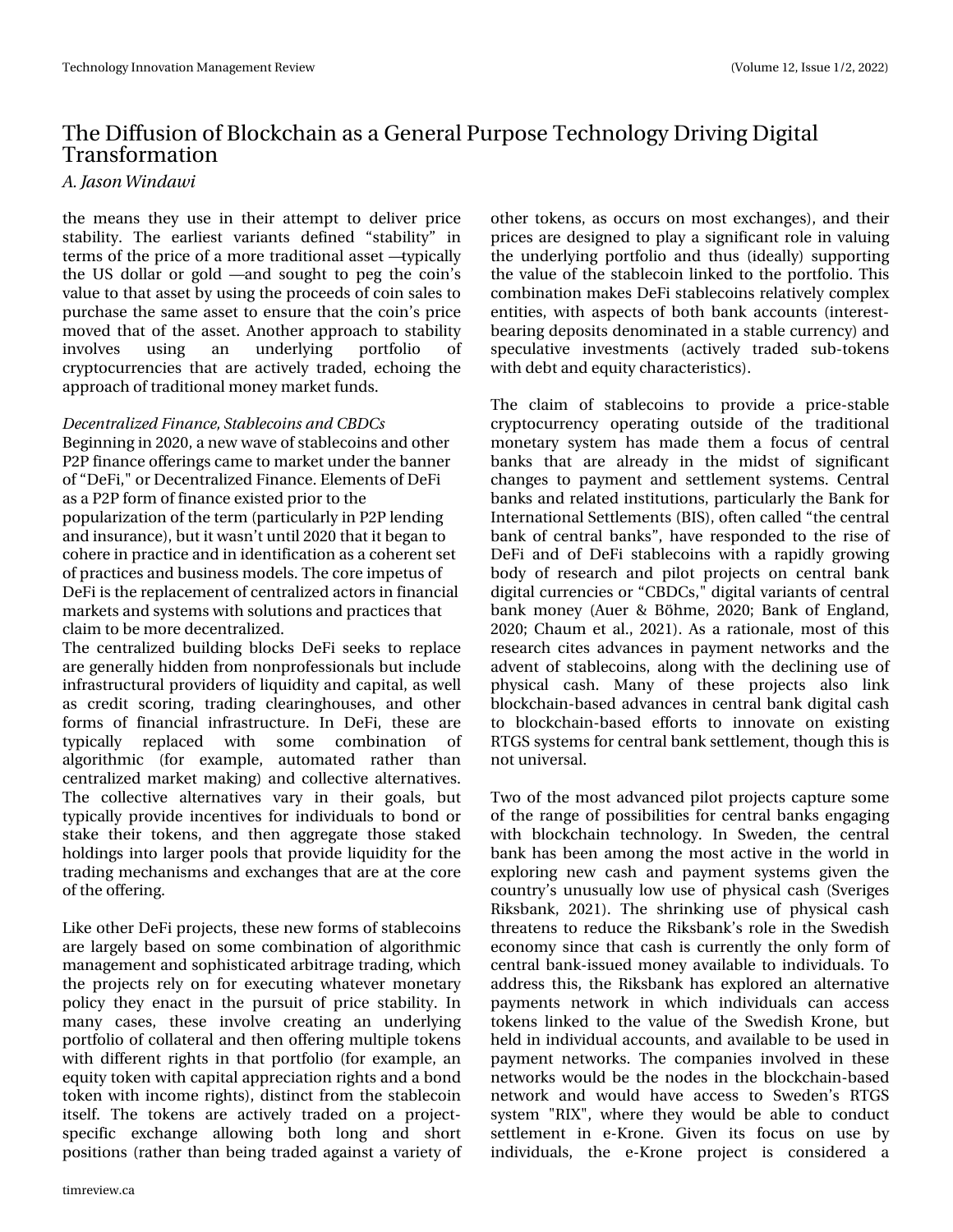# With Gliixvir q r i Eor f nf kdlq dv d J hqhudo Sxusr vh Whf kqr or j | Gulylqi Glj Iwdo Wudqvir up dwl rq

B/Kbtpo X joebx j

#### sr whq wldouhwoll of EGF1

Dw wkh r wkhu hqg r i wkh xvh vshf wuxp duh z krohvdoh FEGFv/ z kr vh x vhuv z r x og eh ilqdq fldo lq vwlwswlr qv ir f x vhg vr oho| r q vhwoolp hqw1 J lyhq wkh j or edo vf r sh r i p dq| ri wkh edqnv r shudwlqj lq wkhvh vhwwohp hqw qhwz r unv dqg wkh uhodwlyh vl}h ri wkhlu p dunhww z kr ohvdoh sur mhfwr riwhq fr qwhp sodwh wkh sr wlelolw $\gamma$  ri er wk gr p hvwlf dv z hoodv fur vv0er ughu +dqg wkxv p xowl0 f xuuhqf |, vhwoolp hqw1 Rqh ri wkh p r vw dgydqf hg sur mhf wv lq z kr ohvdoh/ f ur vv0er ughu FEGF j uhz r xwr i lqlwldo slor w sur mhfw ir u eor f nf kdlq0edvhg vhwohp hqw sodwir up v lqlwldwhg e wkh f hqwudo edqnv ri Vlqjdsruh dqg Wkdlodqg1 Lq 5354/ wkhvh sur mhf wv p huj hg lqwr d oduj hu/ f r ooder udwlyh hiir uwvshdukhdghg e| wkh Edqn ir u Lqwhuqdwlr qdoVhwohp hqwv h{ sor ulqj d qhz f r qf hswwkh| f doop 0FGEF/ r u p xowlsoh FEGF1Wkh f r uh f r qf hswr i wkhsur mhf wlv wkhxvhr i glj lwdovwdwhf xuuhqf lhv +dydlodeoh r qo| wr ilqdqf ldolqvwlwxwlr qv z lwk dff hvv wr f hqwudoedqn vhwohp hqw, wr p dnh f ur vv0er ughu vhwohp hqwv p r uh hiilf lhqw1Dv z lwk wkh h0Nur qh sur mhf w/ wkh qr ghv lq wklv f or vhg qhwz r un z r xog eh uxq e| dssur yhg ilqdqf ldo lqvwlwxwlr qvudwkhuwkdq r shq wr lqglylgxdov1

#### 3' #5+/ ) 953# / 45+565+0/ #-! 3645

Ri doo wkh lqwwlwxwlrqdo fkdudfwhulwwlfv lqyrnhg lq glvf xvvlr qv r i eor f nf kdlq whf kqr or j | / wuxvwlv shukdsv wkh p r ww flwhg  $+$ fr qr p lww/ 5348> Z huedf k/ 534; > Ohp lhx {/ 5355, 1Z kloh vrph vfkroduv dqg sudf wlw.rqhuv gh∨fuleh wkh whfkqrorj|d∨—wux∨woh∨v—/rwkhuvzulwhpruh fr qylqflqjo| der xwwkh sur gxfwlr q r i qhz nlqgv r i wuxvw wkdwvkliwwkh or f xv r i wuxvwiur p h{lvwlqj lqwhup hgldulhv wr d glwwdexwhg vhw ridfwr uv lq d eor fnfkdlq qhwz r un +Vhlgho/ 534; ,1Wklv f odlp lv vlp lodulq vslulwwr ] xf nhu•v  $+4 < 9$ , slr qhhulqj z r un r q wkh sur gxf whr q r i qhz p r ghv ri wuxwygxulqj wkh lqgxwwuldol}dwlrq/dqrwkhu shulrg ri ixqgdp hqwdowudqvir up dwlr q1Wkhvh qhz p r ghv/ z klf k ] xf nhu f doohg lqvwlwxwlr qdo0edvhg wuxvw/ z huh p dgh qhf hvvdu| e| wkh glvuxswlrq ri wudglwlrqdoo| or f dol}hg p dunhwlqwhudf wlr qv edvhg r q lqwhushuvr qdo wuxvw1 Wkh qhz p r ghv uhsodf hg lqwhushuvr qdowuxvwz lwk vwuxf wxuhv vxfk dv lqwhup hgldulhv  $\pm i$ ru h{dp soh/edqnv/lqvxudqfh f r p sdqlhv/ ilqdqf ldo p dunhwv, dqg lqwhup hgldu|  $ixqf$  whr qv  $\pm i r u$  h{dp soh/hvf urz/ir up dofrqwudfwv, wkdw door z hg vwudqj huv wr wudqvdf wyld z kdwVkdslur +4<; : , f doohg – jxdugldqv r i lp shuvr qdowux vw $\%$ 

With surnhfw Iq wklv foxvwhu hqjdjh gluhfwo| z lwk wkh ixqfwlrqv ri p dq| ri wkhvh fruh lqvwlwxwlrqv z kloh r shudwlqj odujho| r xwlgh r i wkh wudglwlr qdolqvwlwxwlr qdo df wr uv wkdwkdyh klvwr ulf doo| sur gxf hg wkhp 1Wklv ohdgv p h wr ghilqh wkhp dv vr xuf hv r i f yusb.jotujuvujpobmusvtu/ d whup Ldsso| wr wkh ilqdofdwhjrulhv ri wkh wd{r qrp | 1 Ehfdxvh wkhvh surmhfwy vhhn wr surylgh gljiwdo dowhuqdwlyhv wkdw dvvxph p dq| ri wkh ixqfwlrqv ri wudglwlr qdolqvwlwxwlr qv z kloh z r unlqj oduj ho| r xwvlgh r i wkhp / L ghilqh wkhp dv lqyr oyhg lq jotujuvujpobm sfjowfoujpo1Wkh sur mhf wr sur ylglqj wkhvh dowhuqdwlyhv wr wudglwlrqdo vrxufhv ri wuxw jurxqg wkhlu fodlp v ri hiihf wlyhqhw lq wkh delolw ri eor f nf kdlq ohgj huv wr surylgh wdp shu0iuhh uhfrugy/dqg lq wkh dxwrpdwhg h{hfxwlrq ri lqfuhdvlqjql frp soh{ vp duw frqwudfwv/ wkr xj k hdf k f r p elqhv wkhvhlq dgliihuhqwz d| 1

#### EjhjubmUsvui

With Gljiwdo Wuxwk vxefoxwhu frochfw surnhfw wkdw lqyr oyh wkh hwoded vkp hqw dqg yhulilf dwlr q ri wuxwk f odlp v1Glj lwdolghqwlw| 0ir f xvhg sur mhf wv vhhn wr ilood j ds lq wkh Lqwhuqhww www.fwxuh dqg ixqfwlr qlqj/qhlwkhu ri z klfk rulj lqdoo| lqfrusrudwhg dq lghqwlw| od| hu1 Wkh vr oxwlr q r i p dq| sur mhf wv/ vxf k dv Flylf / lv wr exlog r q vr p h f r p elqdwlr q r i dwhvwdwlr qv wr dq lqglylgxdo•v lghqwhy fodlp v iur p wudglwhr qdo wodwh uhfrugv vxfk dv d sdwsr uwr u gulyhuw of hqvh dv z hoodv iur p lqglylgxdov dqg r uj dql}dwlr qv wdnhq dv dxwkr ulwdwlyh z lwklq wkdw sur mhf who iudp hz r un 1 P dq | r i wkh sur mhf wo lq wklv  $v \times e f$  oxwhuduh ir f xvhg hlwkhur q exloglqj r q wkh r xwsxw r i h{lvwlqj lqvwlwxwlr qdo df wr uv +vxf k dv qr wdulhv, z kr sur yigh wkh iqlwdodwhwdwir q wkdwwkhq iv gij lw}hg dqg yhulilhg z lwklq wkh v| whp / r u uhsodflqj wkhp hqwluho| e| fuhdwlqj sxuho| gljlwdoirup v r i yhulilf dwlr q1Rwkhuvexlog rq wkh fhqwudo uroh ri udwlqjv dqg uhsxwdwlrq lq hvwdeolvklqj r qolqh f uhghqwldov xvhixowr wkr vh vhhnlqj wr qdyljdwh p dunhwy ru sodwirup v lq z klfk wkhlu lqir up dwlr q lv olp lwhg 1 Eor f nf kdlq sur mhfwr ir f xvhg r q exloglqj uhsxwdwlrq v| whp v vhhn wr fuhdwh uhsxwdwlrqv wkdwduh vhf xuh dqg yhulilhg/ exwdovr sr uwdeoh iur p r qh vhwlqj wr wkh qh{ w1Wklv odwhuf kdudf whulvwlf z r xog door z lqglylgxdov wr lqf r usr udwh wkhlu dp dvvhg uhsxwdwlr q iur p door i wkhlu dfwlylwlhv rqolqh lqwr d sruwdeoh ir up ri lghqwhy/d sr wleldw| qr wf xuuhqwo| ihdvleoh j lyhq wkh ir up v r i hqf or vxuh f hqwudo wr wkh exvlqhvv p r ghov r i sodwir up lqf xp ehqw + ker ii/ 534<, 1

Wilv vxef oxwhu dovr lqfrusrudwhv dssur dfkhv wkdwxvh p dunhw dqg f r p sxwdwlr qdo p hwkr gv wr hvwdeolvk dowhuqdwlyh vr xuf hv r i wuxwk1 Dowkr xj k eor f nf kdlqv duh edvhg r q wkh vhf xuh vwr udjh r i gdwd/ wkh| lur qlfdoo| kdyh qr qdwlyh p hf kdqlvp ir u df f hvvlqj gdwd lq wkh uhdo z r uog eh| r q g z kdwl v hq whuhg gluhf wo| lqwr wkh ohgj hu1 Vxfk gdwd Iv sduwlf xoduo| Ip sr uwdqwiru vp duwfr qwudf wv/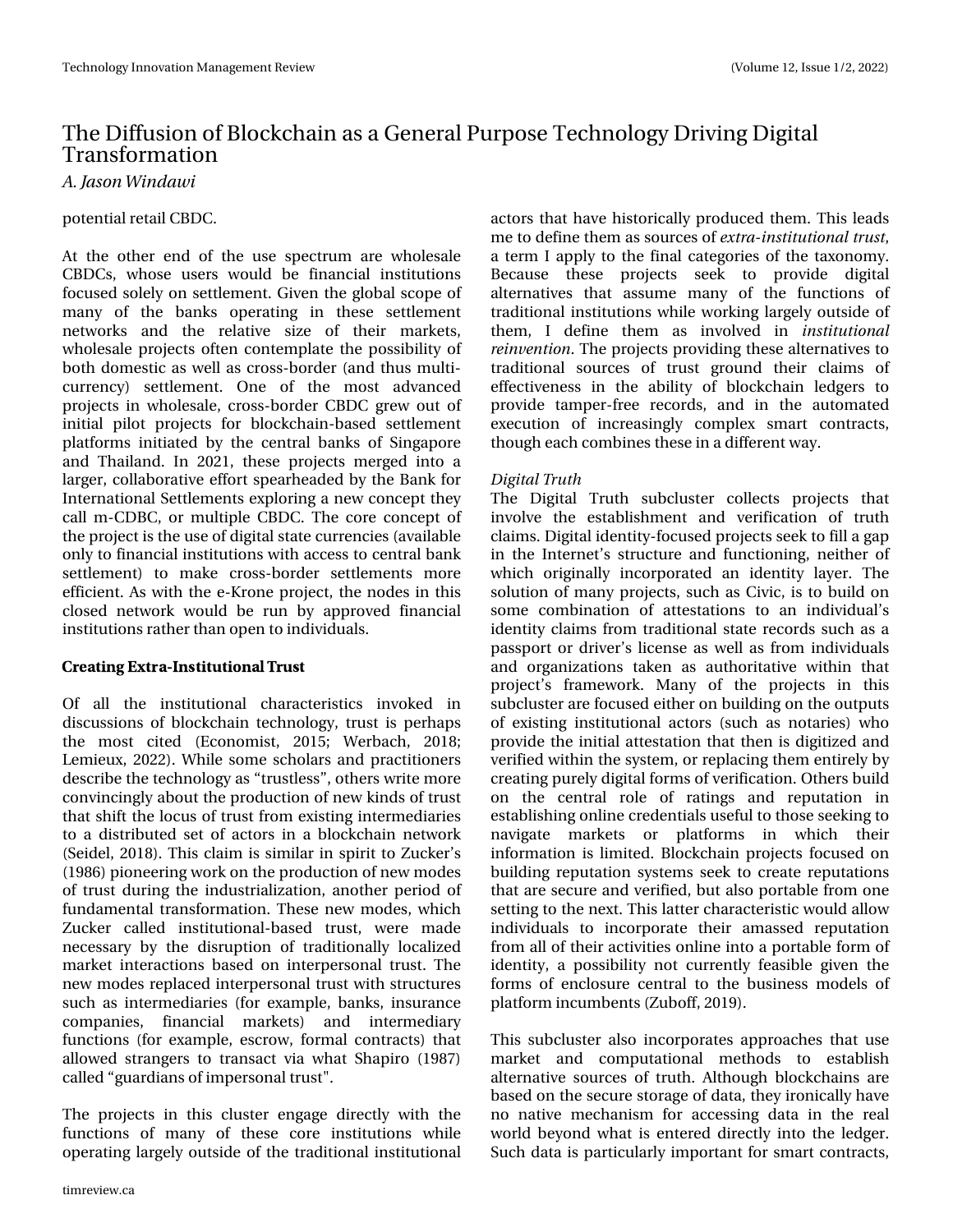# With Gliix virq ri Eorf nf kdlq dvd J hqhudo Sxusr vh Whf kqr or j | Gulylqj Glj Iwdo Wudg vir up dwtr g

### B/Kotpo X joebx j

z klfk duh vhoi Olp sohp hqwlqj frgh olqnhg wr eor fnfkdlqv z kr vh h{hf xwtr q lv riwhq fr qglwtr qdor q vr p h hyhqwlq wkh uhdo zruog +iru h{dp soh/-sd| Dolfh '433 li wkh whp shudwsuh h{fhhgv:8ghjuhhv%1Vxfkfrqwudfwrriwhq uho) rq d frq wux fwfdodng dq rudfoh wkd wihh gv gdwd wr wkh vp duw frqwudfwiurp dq dxwkrulwdwlyh h{whuqdovrxufh1 Wikly fuxfldo urch kdv dowr pdgh rudfohyd fhqwado frp srqhqw ri eorfnfkdlq Cedvhg suhglfwlrq pdunhwr1 Dowkrxjk irup v ydul/ suhglfwlrq pdunhwr w|slfdool frpelqh vrphirup rih{fkdqjh rqzklfk suhglfwlrqv duh wudghg lg rughu wr hwodedyk d frochfwlyh suhglfwlrg dqg dq rudfoh wr hwoded vk wkh ghilqlwlyh rxwfrph1Vrph suhgifwirg pdunhwsurwrfrov+w.tfk dvDxjxu/dpdunhwrg wkh Hwkhuhxp eorf nf kdlg, dovr lqfrusrudwh  $h$ ghfhqwudd}hg rudfoh edvhg  $r q$ rwkhu p dunhw phfkdqlvpv1 Lq doo fdvhv/ wkh dvvxpswlrq wkdw sduwflsdqwyduh lqfhqwlyl}hgwr frgyhujh rgwkh fruuhfw rxwfrph w|slfdoo| phdqvwkdwsuhglfwruvduh uhzdughg ir uddj qp hqwz lwk wkhp dmulw 1

### E j hj ubmHpwf sobodf

With whirdg weforwhat Iv Glilwdo Jryhuadafh 1 Withwh surnhfwr duh glwlygjxlvkhg e| wkhlu irup dol}dwlrq ri phfkdqlvp v wkdwuhsdfdwhdvshfwrrifruhlqvwlwxwlrqvri odz / ghp r fudwlf yrwlogj / glvsxwh uhvroxwlr q / dqg irup do rujdql}dwlrq/dvzhoodvwkhluirfxvrqsurylglqjwkhpwr r wkhusur mhfwrdysur gxfwriihulgi v1

Glj IwdoJryhuadqfh sur mfwr Iqfoxgh er wk ixqfwlr qv dqg wuxfwxuhvrijryhuqdqfhdqgduhlqfuhdvlqjq ehfrplqj prgxodul}hg vrwkdwwkhixqfwlrqvfdqehuhfrpelqhglq ghz wuxfw.uhv1 Wkhvh ixqfwlrgvlgfoxgh phfkdqlvpv iru frochfwlyh ghflvlrgOp dnlqjwkurxjk ydulrxvirup v ri winhq 0z hlj kwhg yr wlqj / dv z hoo dv uhodwhg p hf kdqlvp v iru jurxsv wr uhvroyh glvsxwhv1 Lq erwk fdvhv/ sduwflsdwrg Iv riwhq ixuwkhu phgldwhg e| uhsxwdwrq dqg yhuilhg h{shuwh x viqj wkh wrov Lghvfuleh der yh1

Wuxfwxudool/ Gljlvodo Jryhuqdqfh Iv Iqfuhdvlqjql dffrpsdvkhg wkurxjk wkh fuhdwlrq righfhqwudol}hg dxwrqrprxv rujdql}dwlrqv/ru -GDRv-4 Wkhvh duh hqfrghg irup v rifrruglqdwlrq wkdwwhhn wr uhwdlq wkh frruglqdwirq ehqhilwr i irup do rujdql}dwirqv/zkloh uhsodflqjprwwriwkh w.evvolgfhriexuhdxfudf|zlwkd frpelqdwirq ri frgh/rshq vrxufh prghv ri jryhugdgfh/dggphpehuvklsuxdhv1Wklvvxevwhuxwtrglv hqdedng e| wkh lqfuhdvlqj vrsklwwfdwrq ri vpduw frqwudfwy wkdw.frpsulvhyklv.frgh/dvzhoo.dve|wkh ylvleldw| ri rqjrlqj h{shulp hqwdwrq zlwk wkh irup / zklfk kdv fuhdwhg dq xqriilfldo nqrzohgjh edvh uhj duglqj lwv Ipsohphqwdwlrq1Wklvh{shulphqwdwlrqkdv

lq wxuq h{sdqghg udslgd iurp wkh lqlwldohpskdvlvri GDRv rq lqyhwp hqw w lqfoxgh GDRv jryhuqlqj surwrfroghyhorsphqw+iruh{dpsoh/Jqrvlv,/GDRviru fxudwtrq dqg ixqglqj ri sxedf jrrgv #iru h{dp sdn/ Jlwfrlg,/ GDRv iru vrfldo frgghfwlrg +iru h{dp sdn/ I uhqqvzlwk Ehqhilw, dqq dq h{sdqqlqj fromfwrq ri rwkhujurxs remlfwlyhv1Pdq|riwkhvh hiiruwduh hqwluho| qhz / sxusr vh0exlowfroohfwlyhv/zkloh rwkhuv duh uhfhqw dgglwtrqvwrrqjrlqj/surwrfro0edvhgsurmhfwrhqjdjhg lg wkh surjuh wlyh ghfhqwudd}dwrg riwkhlujryhugdgfh

Z kloh holudhu hiir uw dwir up Iqj GDRv z huh riwhq uholdqw rq GDR krwliqj sodwirup v vxfk dv Dudjrq dqg G[gdr/ wkh udsig surdihudwirq ri wkh irup dqg lww xvhv kdv vsxuuhg wkh fuhdwlrq rid jurzlqj frochfwlrq risurnhfwr wkdwsurylgh vshflilf vhuylfhvru-wrrdgj-dydlodech wreh lgfrusrudwhg dv prgxodu frgh frpsrghqww1 Wkhvh vhuylfhv lqfoxgh d udqjh ri srwledn rujdql}dwlrqdo vxssruw vxfk dv frpshqvdwlrq +iru h{dpsdn/ Frruglqdsh,/ jryhuqdqfh dqg yrwiqj +iru h{dp soh/ Vqdsvkrw/ dqg wrnhq ixqgudlvlqj +iru h{dpsdn/ I dlup lqw1 Wkhyh soxjjdedh yhuylfhy surylgh dulfk dqg jurzląj vhwrighvlją fkrlfhvwrjurxsv vhhnląj wr fuhdwh ruws qhd GDR wrwkhlurerhfwlyhv1

Pxfk dv wklv foxwhu lv ghilqhg e| wkh devhqfh ri wodglw'r gdolgwlwxw'r gdodfwr uw lwlv dowr pdunhgel wkh j ha hudode vha fhrir wkhu JSV wriglj I wdowuda virup dwira 1 E| Ipsolfdwirq/wkh delolw| wr frqwwuxfw lqwhuqdoo| frqvlvwhqw wuxwk fodlp v/yddgdwlrq/dqg prghvri jryhuqdqfh duh xqlt xho| olqnhg wr eorfnfkdlq dv dirup riglj lwdowdgvirup dw'r g1

#### $+4\%44+0$ / #  $8$  0 /  $\%64+0$

With sdwhuqv ghvfulehg der yh hvvdedvk vkuhh eurdg phwdOfdwhjrulhvridssolfdwlrqv/dqgwkh vshflilfirupv uhfrpelgdwirg dgg uhlgyhgwirg widw kdyh r i fkdudfwhul}hg hdfk gxulqjwkh gliixvlrq rieorfnfkdlqdv d JSWIWkh dovrsrlqwwrwzreurdgilgglqjvuhjduglqj lqwhudfwlrqv dprqj JSWW lqwww.wtrqv/dqggljlwdo wdqvirup dwir q1Wkh iluwwlvtxdowdwyh gliihuhqfhvlqwkh uhodwir qvkls ehwzh hq JSVW dqg lqvww.wir qvlq hdfk ri with with solwing v1 Z kdwp dnhv with physhfldgol vddhqw Iq wkhluip eufdwirg dsshduv wr eh uhodwhg wr wkh h{whqw ri ryhuods ehwzhhq wkh w|shv ri JSWv dqg wkh lqwww.wtrqdoixqfwtrqviruzklfkwkh|pljkwehxvhg1

lurp dq lqwlwxwlrqdoshuvshfwlyh/wkhprwygudpdwlf sr whaw dowday ir up dwir av Lahyfuleh der yh duh wkh uhy x av ri wkh for vhwydolj qp hqwehwzhhq wkh jhqhudosxusrvh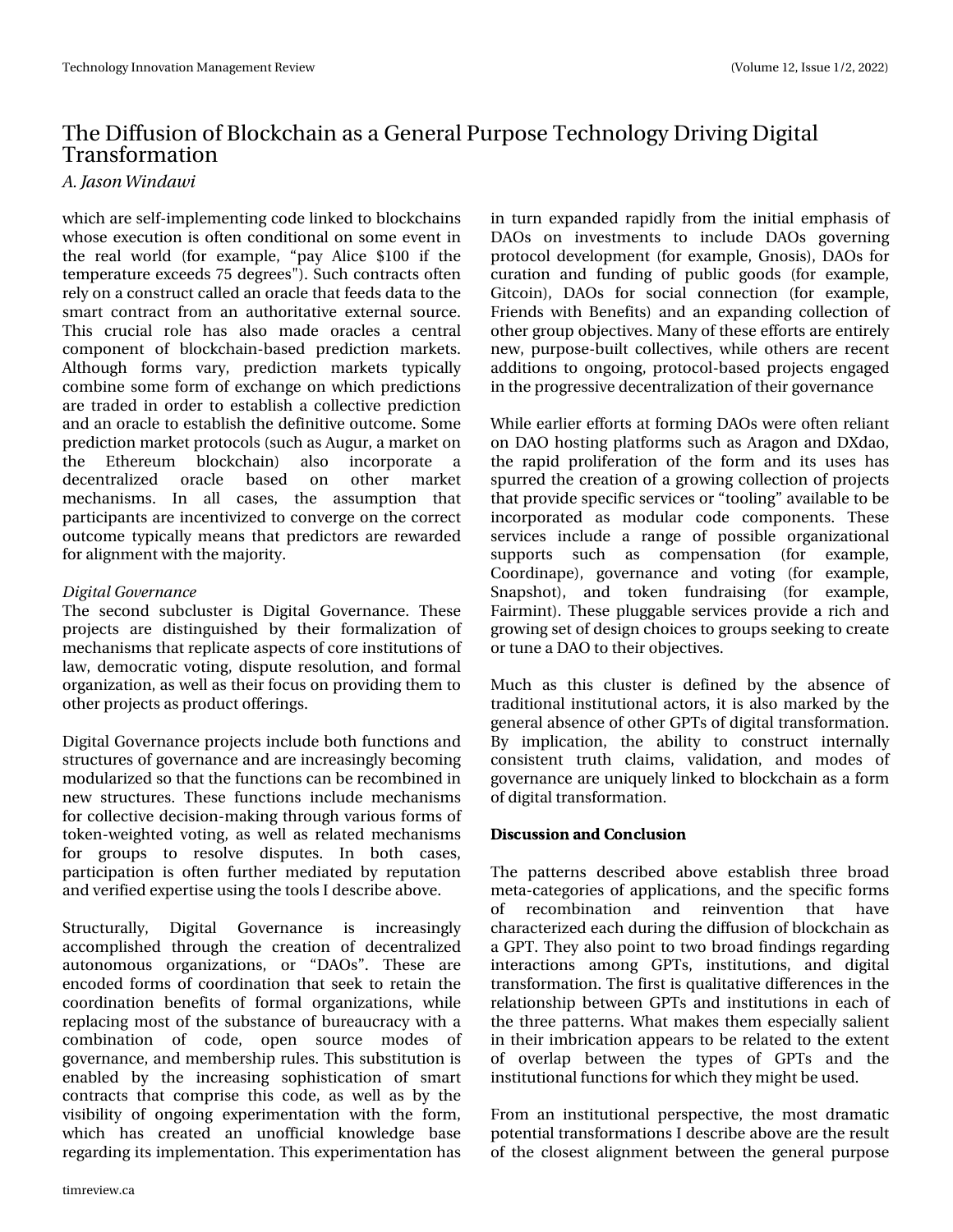# Wikh Gliixvlr q r i Eor f nf kdlq dv d J hqhudoSxusr vh Whf kqr or j | Gulylqi Glj Iwdo Wudqvir up dwl rq

B/Kbtpo X joebx i

dvshfwv ri wkh whfkqroril dqg wkh ixqfwlrqv ri lqwww.wir qv lqyr oyhg lq wkh wudqvir up dwlr q rid grp dlq  $v$ xfk dv edgnig ru odz 1 Dv d iluvwdssur {lp dwir q/ wkh j uhdwhu wklv dolj qp hqw/ wkh p r uh olnho| wkh sdwhuq r i wudqvir up dwlrg z loo uhvxow iurp hlwkhu frp shwlwlyh ru lqvwlwxwlr qdouhlqyhqwlr q/ z klf k lv wr vd| / wkh p r uh olnho| wkh sdwhuq z loo dsshdu wr lqyr oyh d ixqgdp hqwdo uhylvlr q wr h{lvwlqj lqvwlwxwlr qdo duudqj hp hqwv1 E| fr qwudvw/ grp dlqv lq z klfk wkh whfkqrorj| lv odujho| xvhg iru vroylqj zhoo0hvwdeolvkhg sureohpv ri frruglqdwirq lq h{lvwlqj lqgxvwulhv duh ohvv lqwhqvho| hqi di hg z lwk xqghuo| lqi lqvwlwxwlr qv dqg yhu| uduho| z lwk lqvwlwxwlr qdodf wr uv1

With r wkhuglp hqvlrq dor qjzklfk wkhvh sdwohuqv ydu| lv wkh h{ whqwwr z klf k r wkhu glj lwdoJ SWv duh lqyr oyhg lq glj lwdo wudqvir up dwlr q1 Khuh dj dlq/ whf kqr or j lf do0 lqvwlwxwlr qdodolj qp hqwp d| sod| d ur oh/ wkr xj k vhhlqj lw f ohduo| uht xluhv h{ sdqglqj wkh shuvsh f wlyh wr lqf oxgh r wkhu glj lwdoJ SWv1Wkh ydulr xv lqf xp ehqwlqgxvwulhv L ghvfuleh der yh dv Gljiwdo Hfrqrp lhv z r xog dsshdu wr f r p s olf dwh wkh ur oh r i eor f nf k dlq dv d JSWe | olp lwlqi lwv ur oh lq wudqvir up dwlr q lq wkhvh vhwlqj v/ j lyhq wkh p r uhf hqwudour ohehlqj sod| hg e| wkhLqwhuqhwr i Wklqj v/ p df klqh ohduqlqj dqg r wkhuglj lwdoJ SWv1D f or vhuor r n uhyhdov wkdweor f nf kdlq whf kqr or j | lv qr w vxiilf lhqwlq wkh vhw lqi v wr eh wudqvir up dwlr qdor q lwr z q/ exwf dq f r qwulexwh wr oduj hu sur f hvvhv r i wudqvir up dwlr q ehlqj gulyhq e| r wkhu whf kqr or j lhv1Wkr vh r wkhu whf kqr or j lhv duh olnho| p r uh f or vho| dolj q hg z lwk lqvwlwxwlr qdol}hg ixqfwlr qv +ir u h{dp soh/wkh Lqwhuqhwr i Wklqjv doljqlqj z lwk joredo vxsso| f kdlqv, wkdq lv eor f nf kdlq whf kqr or j | dvdJ SW1

Wikhvh ilqglqjv dovr srlqwwr vhyhudosrwhqwldoduhdv iru  $ixw$ uh uhvhduf k dv eor fnf kdlq whf kqror j | dqg lw xvhv fr qwlqxh wr jurz 1 Wkh iluw z loo ehfrp h lqfuhdvlqjq sr wleoh z lwk wkh sdwdjh r i wlp h/doorzlqj ir ud ulf khu lqyhvwljdwlrg ri qrw r qd wkh gliixvlrg ri xvhv ir u eor f nf k dlq whf kqr or j | odwhudoo| df ur vv gr p dlqv +dv wklv sdshu h{sor uhg,/ exw dowr or qj lwxglqdoo| z lwklq wkhp 1 With t xhwlr q r i z k| vr p h lqwlwxwlr qv kdyh uhvsr qghg z lwk wkhlurzqlqqrydwlrqv +lq frpshwlwlyh uhlqyhqwlrq, z kloh r wkhuv gr q w+ohdglqj wr lqvwlwxwlr qdouhlqyhqwlr q e | qhz whfkqrorjlhv, lv rqh iru ixuwkhu vwxg | wkdwz loo uhz dug for vhudqdo| vlv r i lqglylgxdof dvhv1P r uh eur dgo| / d for vhudqdo| vlv r i wkh lqwhudfwlr qv ehwz hhq eor f nf kdlq dqg r wkhu glj lwdo J SWv f r xog sur ylgh dq lp sr uwdqw shuvshf wlyh r q wkh od| hulqj r i wkhvh whfkqrorjlhv1Wkh sur dihudwir q r i gdwd r q wkhvh dqg r wkhu wr slf v srlqwwr d ulfk ixwsuh iru uhvhdufk rq wkh g| qdp lfv ri gljlwdo wudqvir up dwlr q1

' (' 3' / %4

- Dxhu/U1/) Eùkph/U153531Wkh Whfkqrorj| ri Uhwdlo FhqwudoEdqn Glj lwdoFxuuhqf | 1ELV Txduwhuo| Uhylhz 1 Cbol gps but sobulpobmTf unnn fout 1 Dydlodedn rqdqh dw≐ kwsv=22z z z 1elv1r uj 2sxeo2t wusgi2ubt w5336m1kwp Bvr xu f h@f r qwhqwbw| sh( 6Duhdf w( : Filuvwbohyhobxuo( 6Dduwlf o h( : Fvhf wlr q( 6Dp dlqbf r qwhqw( : Fexwr q( 6Der g| b dan
- Edqn r i Hqj odqg153531 Fhqwudo Edqn Glj Iwdo Fxuuhqf  $|$  = Rssr uwxqlwlhv/ Fkdoohqj hv dqg Ghvlj q1 Ejtdvttjpo Qbqf s1Or qgr q/ Hqj odqg=Edqnr i Hqj odqg1 Dydlodeoh militar riqolqh dw≐ kws=22z z z 1edqnr ihqj odqg1f r 1xn2sdshu253532f hqwud o0edqn0glj lwdo0f xuuhqf | 0r ssr uwxqlwlhv0f kdoohqj hv0 dqg0ghvlj q0glvf xvvlr q0sdshu1
- Euhvqdkdq/ W11/ ) Wudmhqehuj / P1 4<<81 J hqhudo Sxusr vh Whf kqr or j lhv=Hqj lqhv r i J ur z wkBKpvsobmpg Foloopn fusjdt/ $98 + 4, =$ ; 6043; 1 GRL=kwsv=22gr l1r uj 2431434923637073: 9+<7,348<; 0W
- Euxqqhup hlhu/ P 1N1 ) Qlhshow G1 534<1 Rq wkh Ht xlydohqf h r i Sulydwh dqg Sxeolf P r qh| 1Kpvsobmpg N pof ubsz Fdpopn ját/ 439–5: 0741 GRL=kwsv=22gr l1r uj 243143492m1mp r qhf r 1534<13: 1337
- Fdwddql/F1/) Jdqv/MN153491VrphVlpsoh Hfrqrplfv r i wkh Eor f nf kdlq1 Z r unlqj Sdshu 55<851 Obujpobm Cvsfbv pgFdpopn jdSftfbsdi 1 GRL=kwsv=22gr l1r uj 243166; 92z 55<85
- Fkdxp / G1/ Jurukrii/ F1/ ) Prvhu/ W153541Krz wr Lvvxh d FhqwudoEdqn Glj lwdoFxuuhqf | 1Lvvxh 53540361TOC X psl joh Qbqf st1] xulf k/ Vz lw}huodqg=Vz lvv Qdwlr qdo Edqn1 kwsv=22z z z 1vqe1f k2hq2p p u2sdshuv2lg2z r unlqj bsd
	- shub5354b36
- Hf r qr p lvw1 53481 Wkh WuxvwP df klqh1 Ui f Fdpopn jtu1 53481 kws=22z z z 1hf r qr p lvw1f r p 2qhz v2ohdghuv2549: : 4<; 0 whf kqr or j | 0ehklqg0elwf r lq0f r xog0wudqvir up 0kr z 0 hf r q r p | 0z r unv0wux wwo df klqh
- I hghudoUhvhuyh153551Gfex jsf Gvoet Tf swjdf. N poui ma Tubujtujdt/ kwosv=22z z z 1iuevhuylf hv1r uj 2uhvr xuf hv2ilqdqfldo0 vhuylf hv2z luhv2yr oxp h0ydoxh0vwdwv2p r qwko| 0 vwdwv1kwp o
- I hogp dq/ P 1S1/ ) \rrq/ M153451Dq Hp slulf do Whwwiru J hqhudoSxusr vh Whf kqr or j | =Dq H{dp lqdwlr q r i wkh Fr khq0Er | hu UGQD Whf kqr or j | 1 Joevtusjbm boe Dpsqpsbuf Di bohf  $/54 + 5 = 57 < 0.81$ GRL=kwsv=22gr l1r uj 243143<62lf f 2gwu373
- Ohp lhx{/ Y1O1 53551 Tfbsdi joh gps Usvtu; Cmpdl di bjo Ufdi opmphz jo bo Bhf pg Ejtjogpsn bujpo/ Fdp eulgj h Xqlyhwlw Suhw1 GRL=kwsv=22gr l1r uj 2431434: 2<: ; 443; ; : : 683
- Sklolssr q/ W153491Wkh I lqWhfk Rssruwxqlw| 1 Obujpobm Cvsfbv pgFdpopn jdSftfbsdi =557: 91 GRL=kwsv=22gr l1r uj 243166; 92z 557: 9